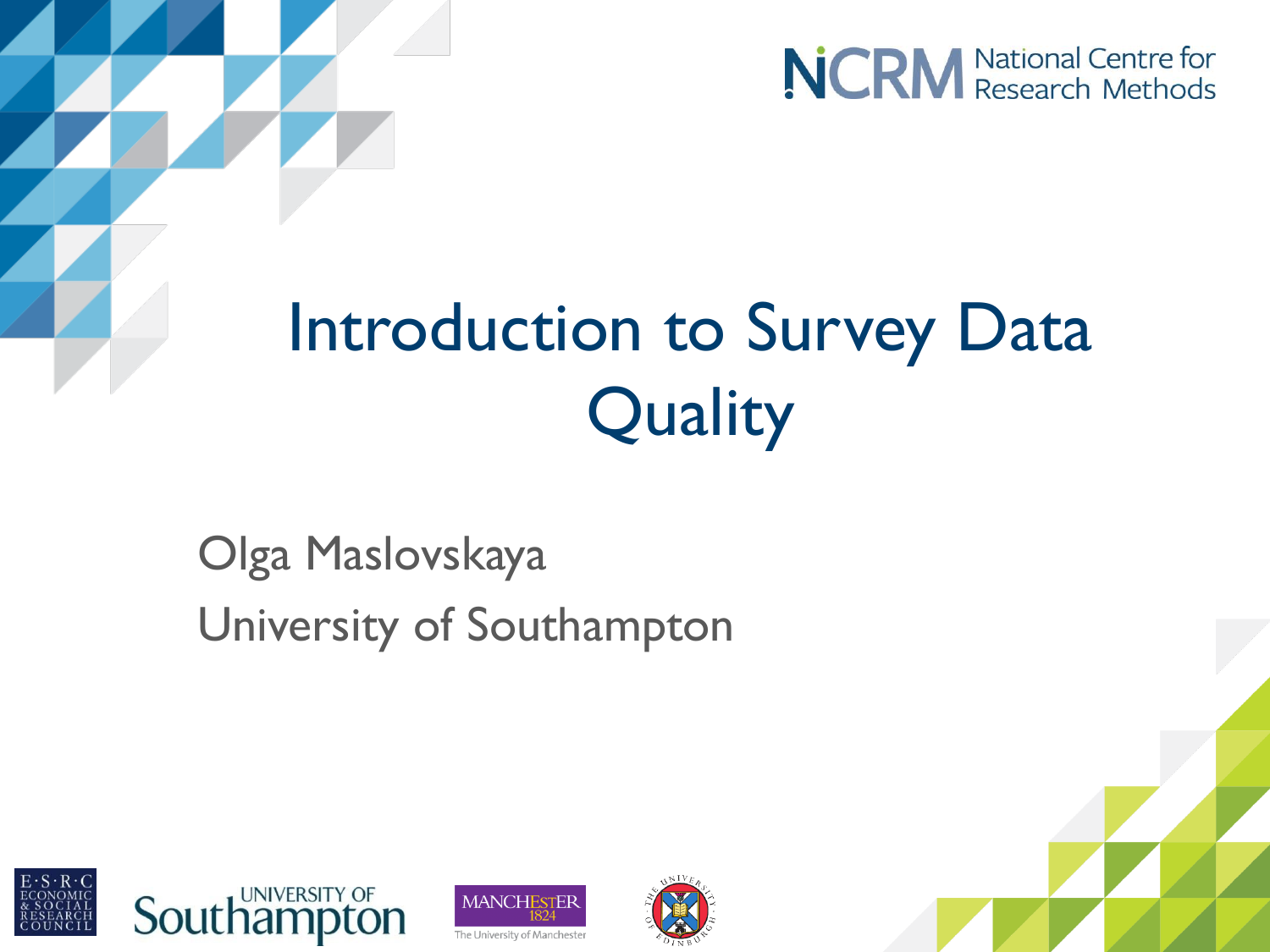

#### Survey Data

- Vast amounts of survey data are collected for many purposes, including governmental information, public opinion and election surveys, advertising and market research as well as scientific research
- Survey data underlie many public policy and business decisions
- Good quality data reduces the risk of poor policies and decisions and is of crucial importance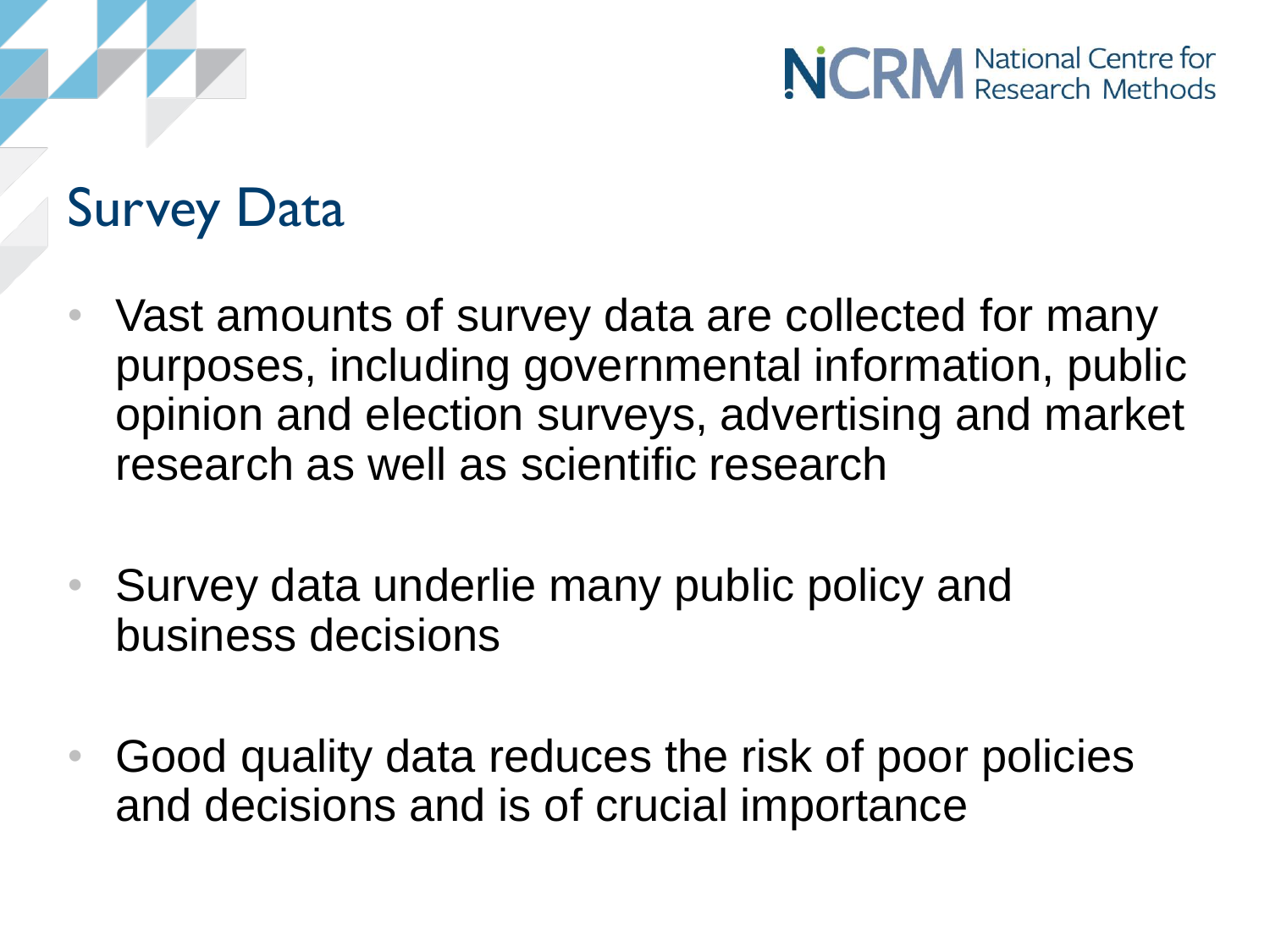#### Survey challenges

- Budgets are severely constrained (survey costs)
- Pressures on providing timely data are greater in the digital age
- Public interest in participating in surveys is declining and now at all time low (response rates)
- When cooperation obtained from reluctant respondents, responses may be less accurate
- New modes of data collection introduce new concerns for data quality (errors)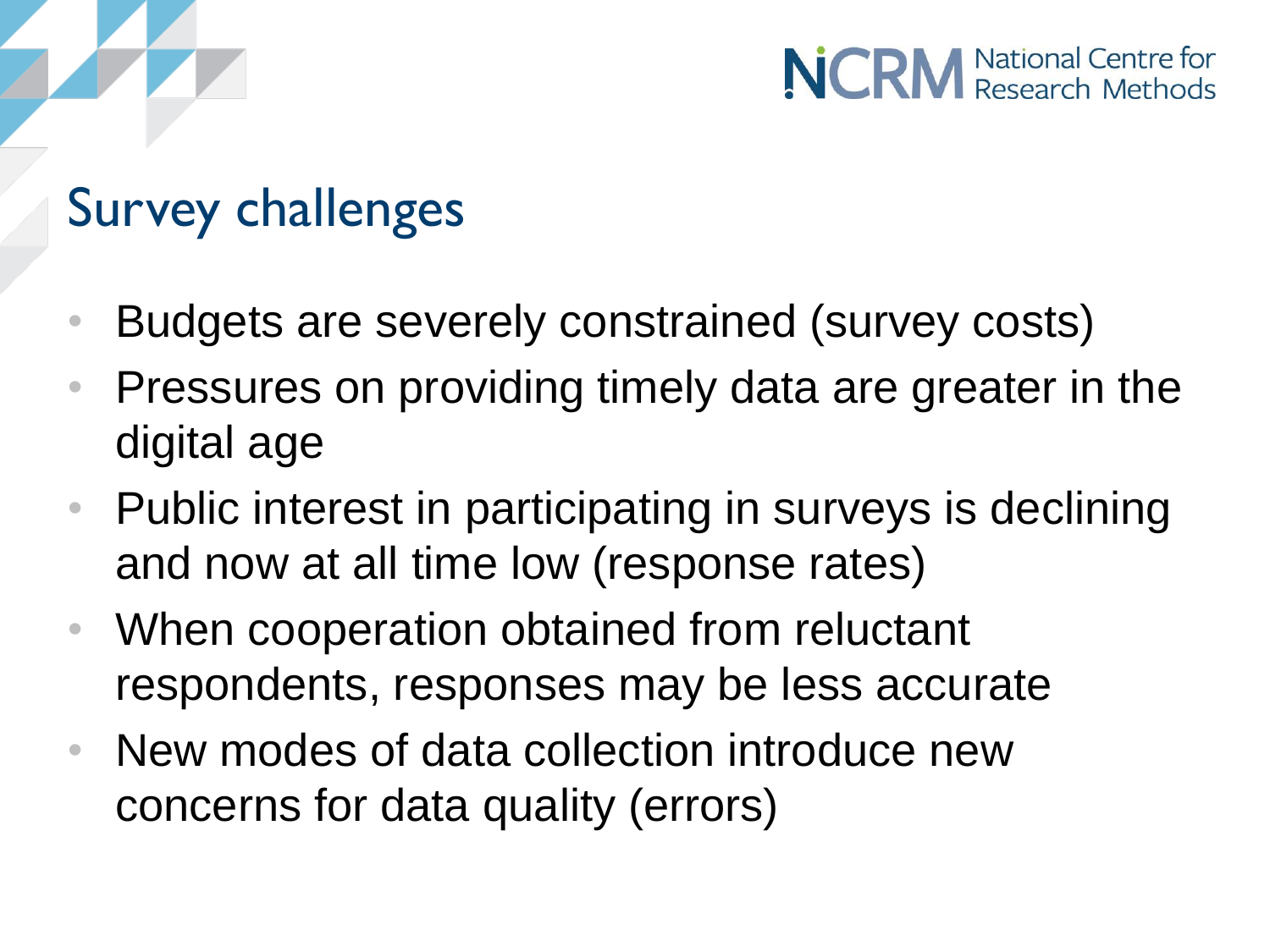

#### **Definition**

- **Quality** can be defined simply as "fitness for use"
- **Quality** is a requirement for survey data to be as *accurate* as necessary to achieve their intended purposes, be available at the time it is needed (*timely*), and be *accessible* to those for whom the survey was conducted.

Biemer and Lyberg (2003)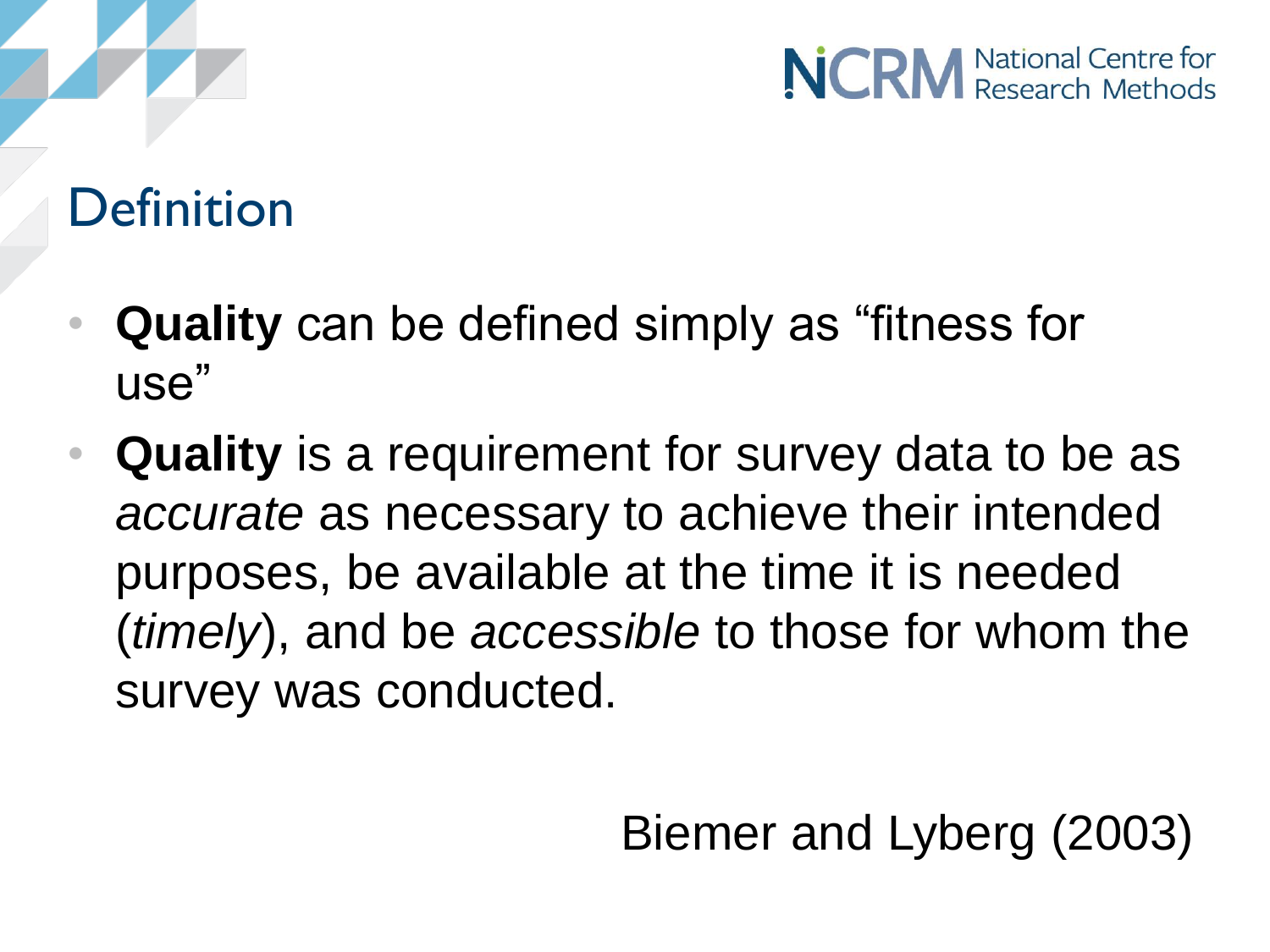



**TSQ** – survey quality is more than its accuracy or statistical dimension. It also includes among other factors producing results that fit the needs of the survey users and providing results that users will have confidence in. Usability of results is of crucial importance.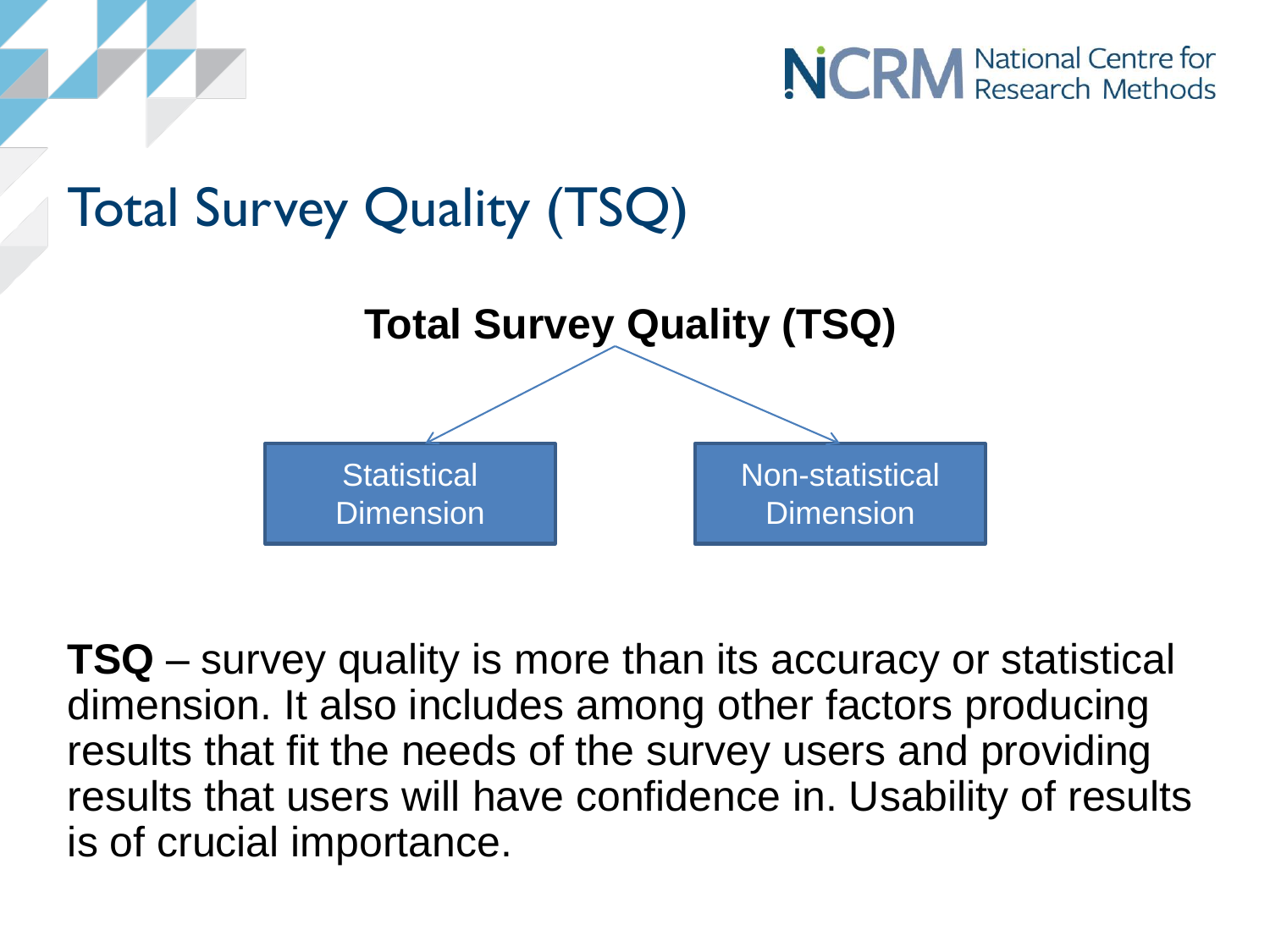

#### TSQ: Quality Dimensions –Statistical

- **Accuracy** of estimates is the difference between the estimate and the true parameter value
- **Accuracy** is the larger concept of TSQ

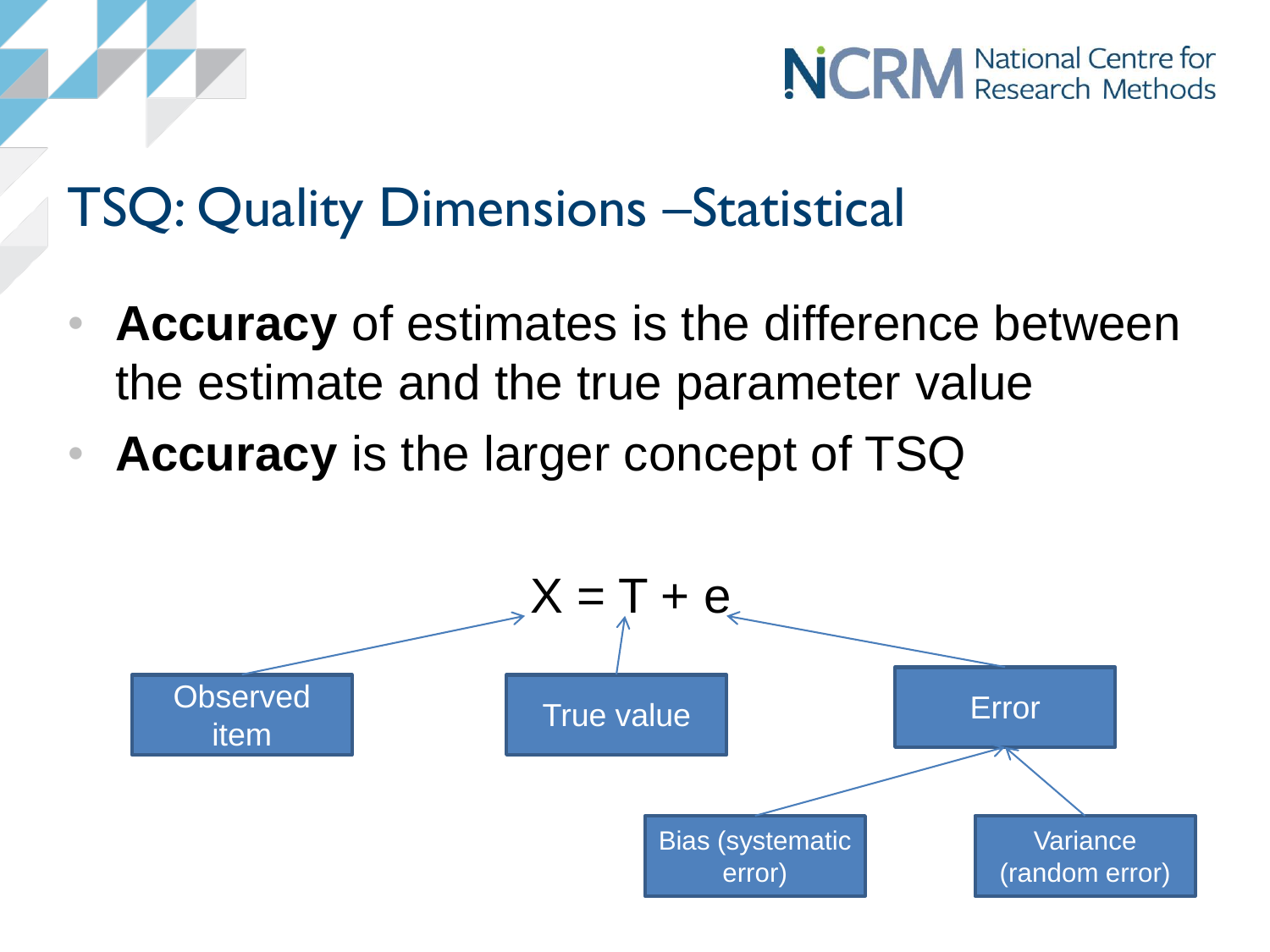#### TSQ: Quality Dimensions – Non-statistical

- **Relevance -** product is relevant and meets user needs
- **Timeliness and punctuality** in disseminating results (most important user needs)
- **Accessibility and clarity –** of the information
- **Comparability** reliable comparisons across space and time are often crucial; cross-national comparisons
- **Coherence -** single source elementary concepts can be combined in more complex ways; different sources – based on common definitions, classifications and methodological standards
- **Completeness -** data are rich enough to satisfy the analysis objectives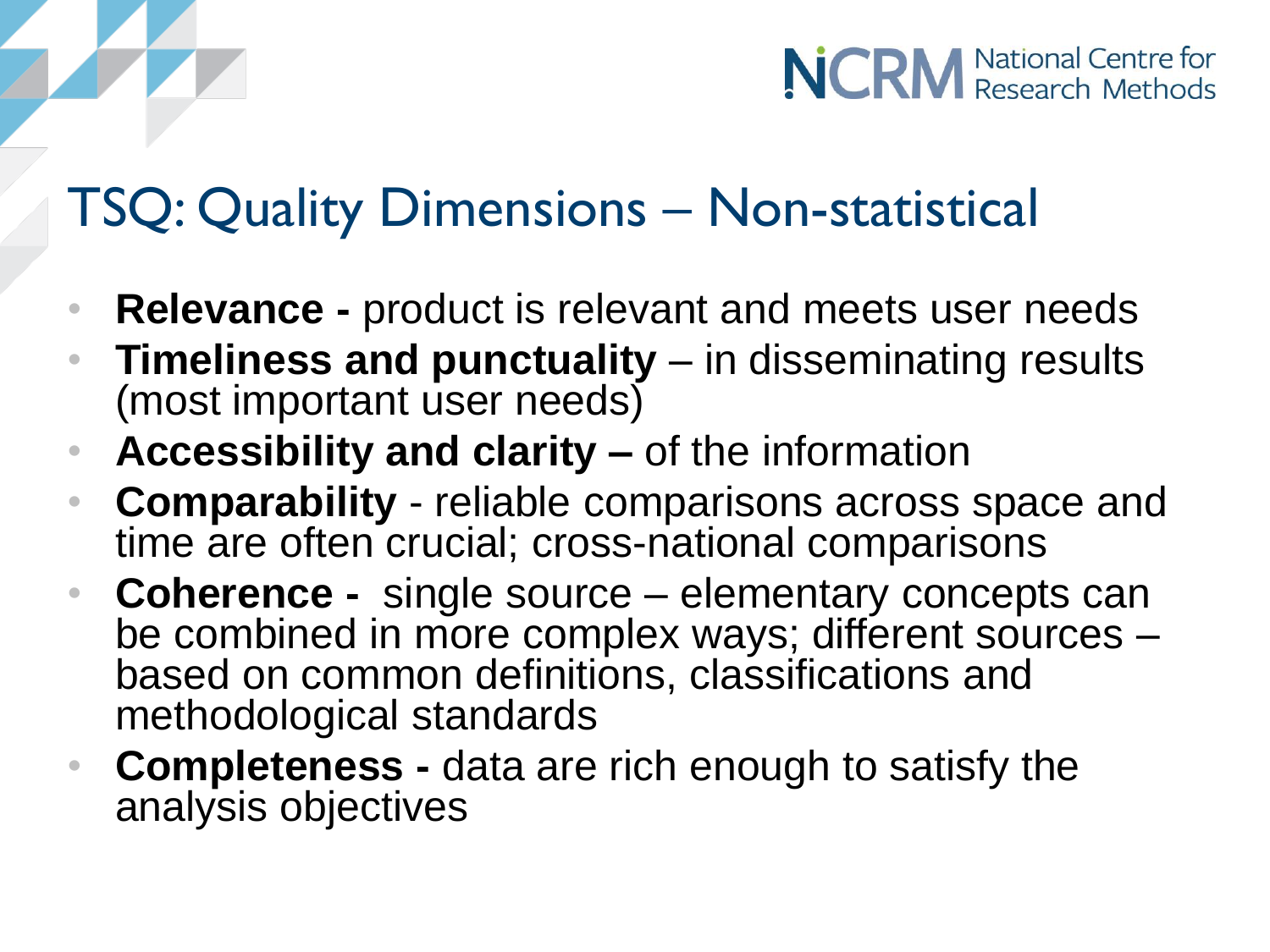#### TSQ: Quality Dimensions – Non-statistical

- **Credibility** credible methodology
- **Interpretability –** documentation is clear
- **Richness of detail -** data are rich enough to satisfy the analysis objectives
- **Level of confidentiality protection**
- **Cost –** data give good value for money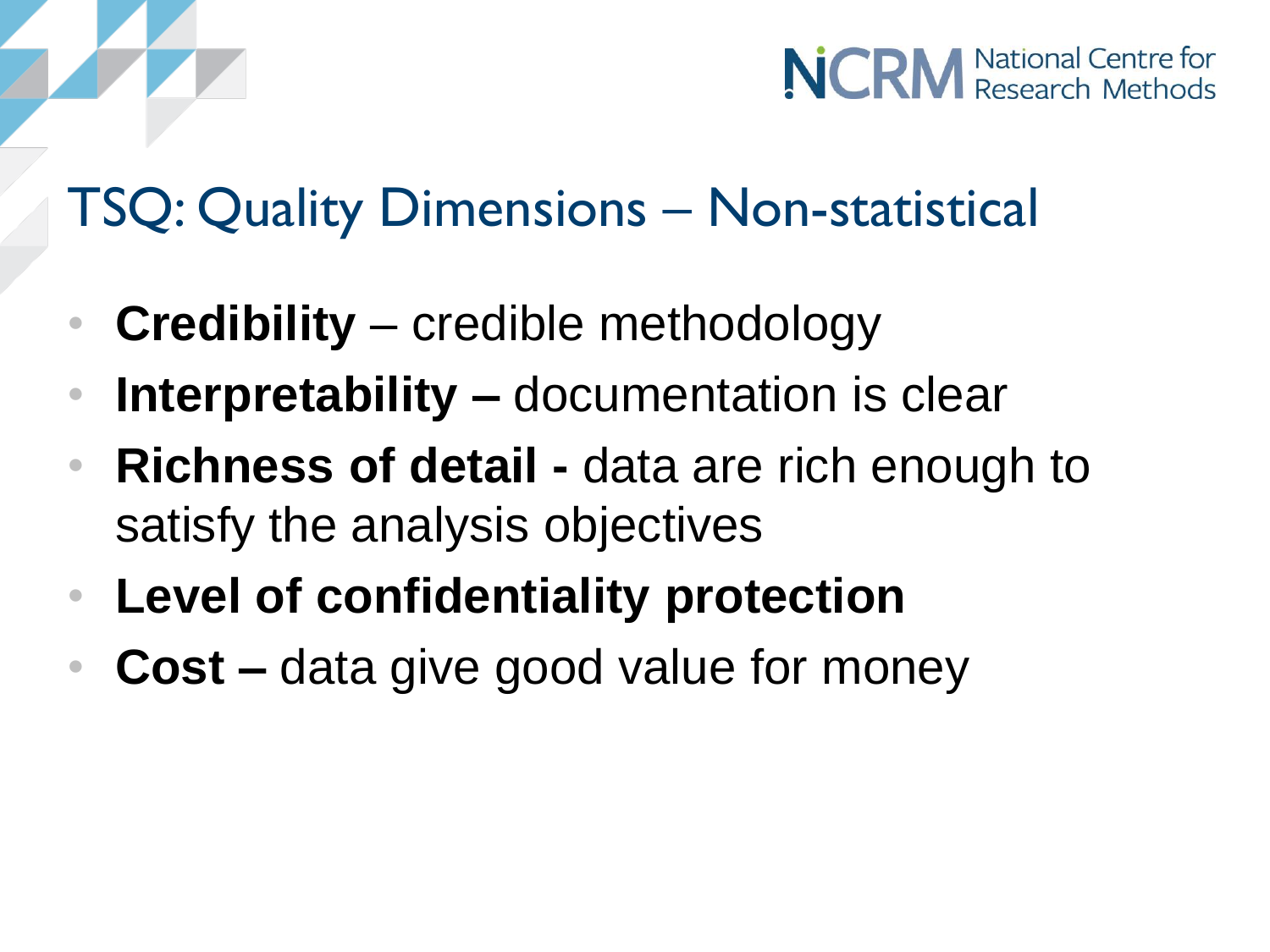

#### Total Survey Error (TSE)

- **TSE** concept was developed by Robert Groves (1989) in book on Survey Errors and Survey Costs
- Survey estimates are derived from complex survey data, published estimates may differ from their true parameter values due to survey errors
- Total Survey Error is the difference between a population mean, total, or other population parameter and the estimate of the parameter based on the sample survey (or census) (Biemer and Lyberg, 2003)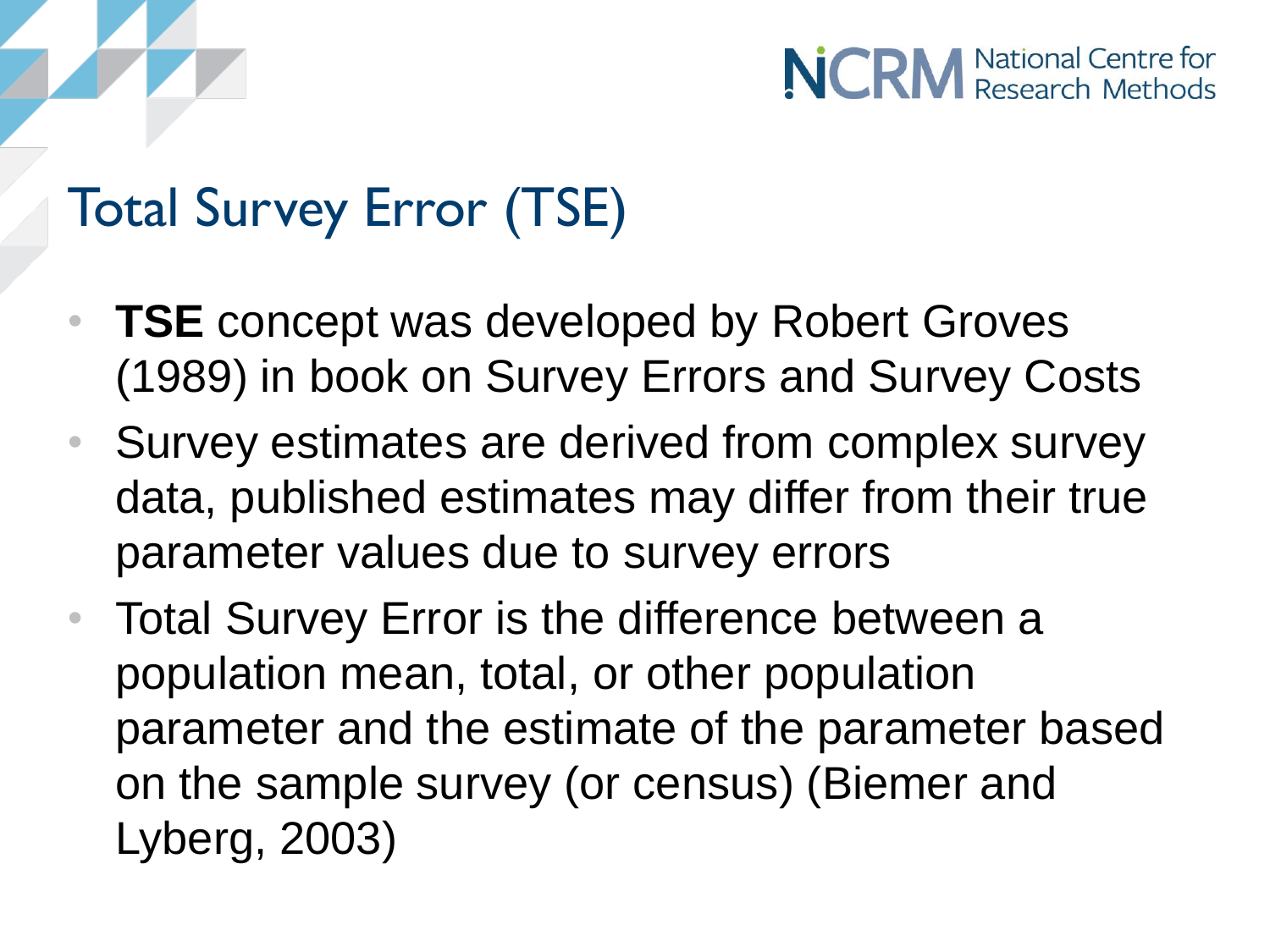



**TSE** 

#### **TSE= sampling errors + non-sampling errors**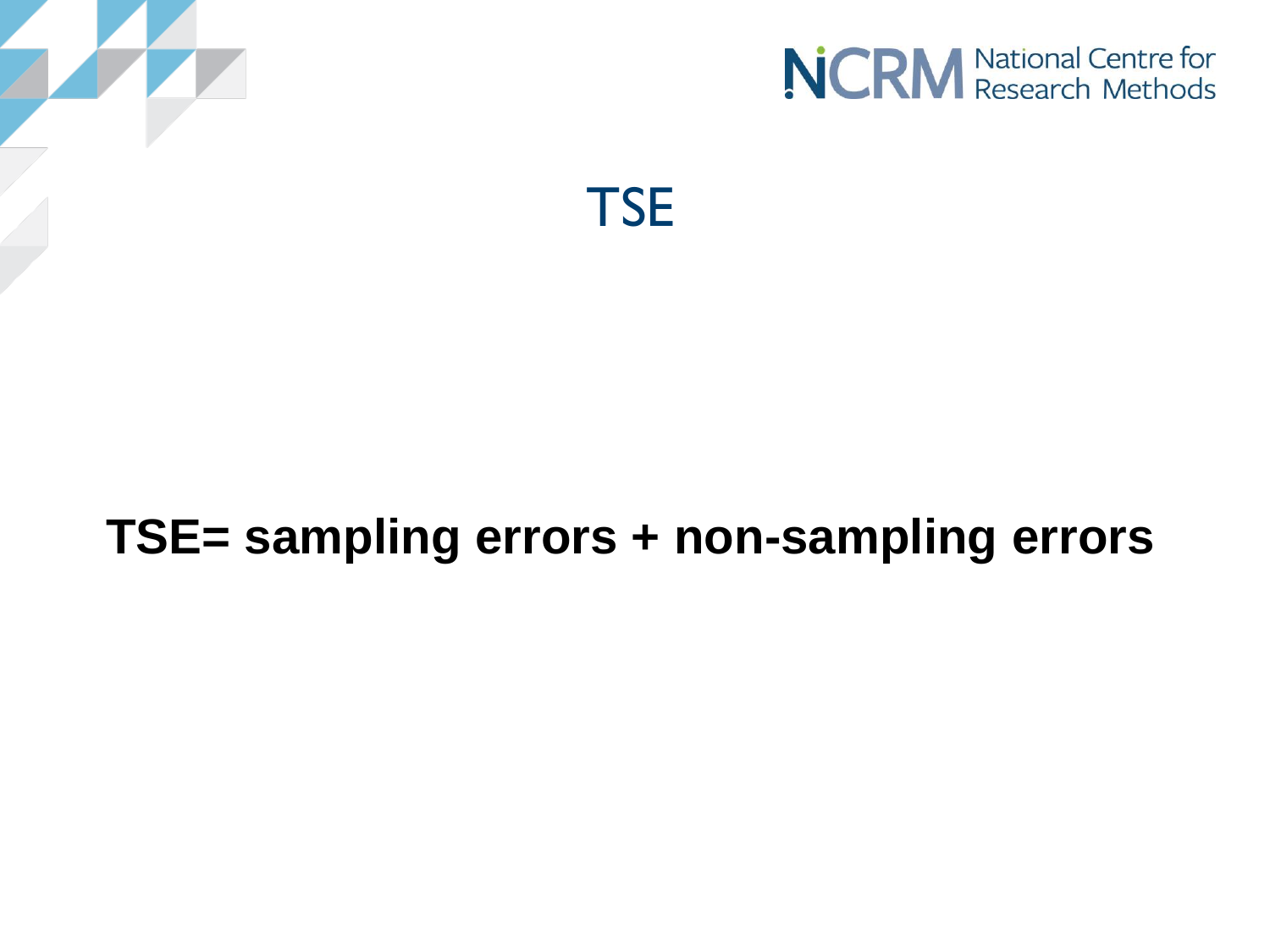



#### Sources of Sampling Error

**Sampling errors** – can be computed for probability samples and are due to selecting a sample instead of the entire population

#### **Sources:**

- **Sampling scheme**
- **Sample size**
- **Estimator choice**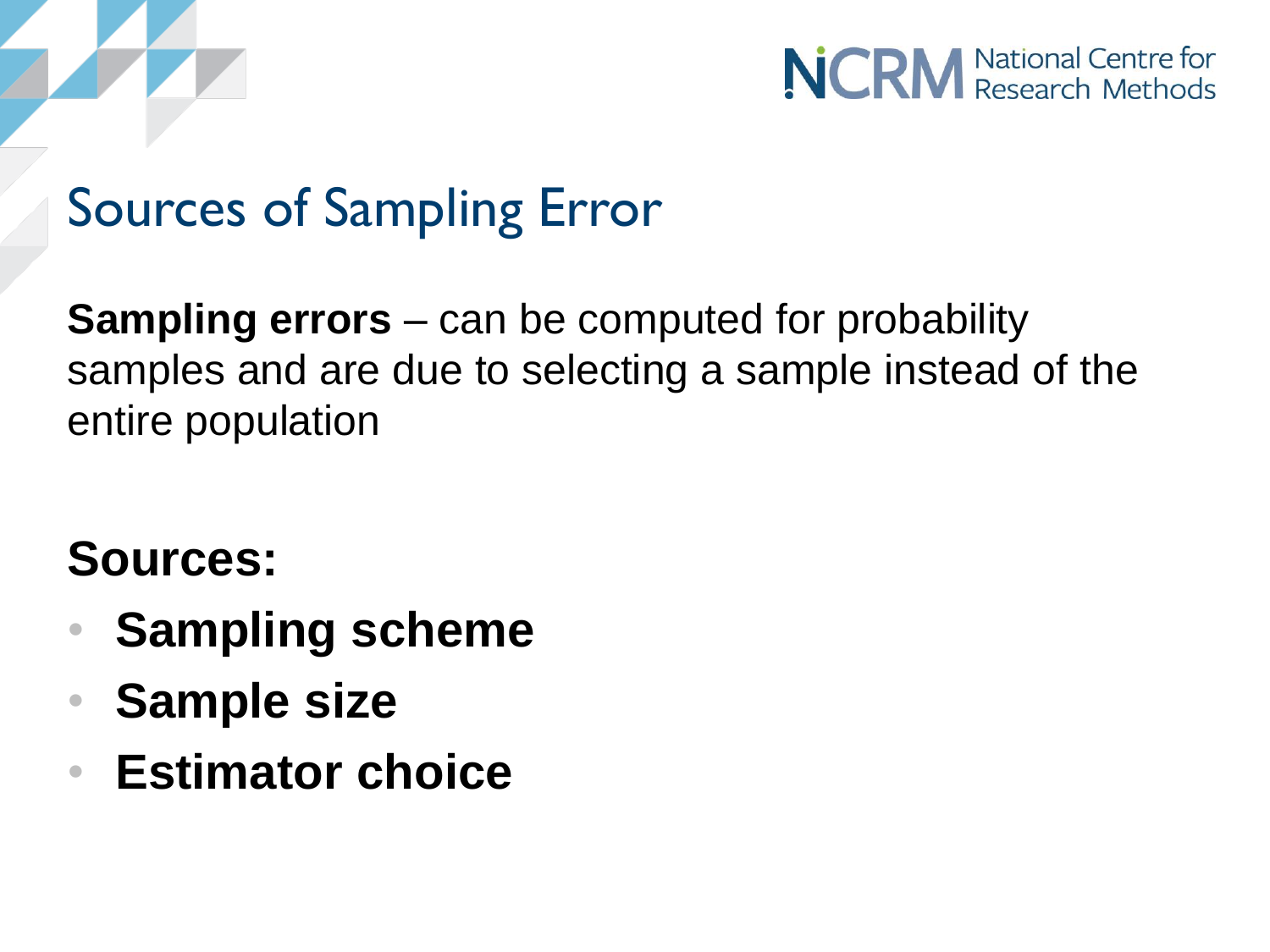



#### Components of Non-sampling Error

**Non-sampling errors** (including measurement error – cannot be formally estimated but can be improved by interviewing procedures and question wordings etc.) - are errors due to mistakes or system deficiencies, also from incomplete responses to the survey or its questions, etc.

- 1. Specification error
- 2. Frame error
- 3. Nonresponse error
- 4. Measurement error
- 5. Data processing error
- 6. Modelling/Estimation error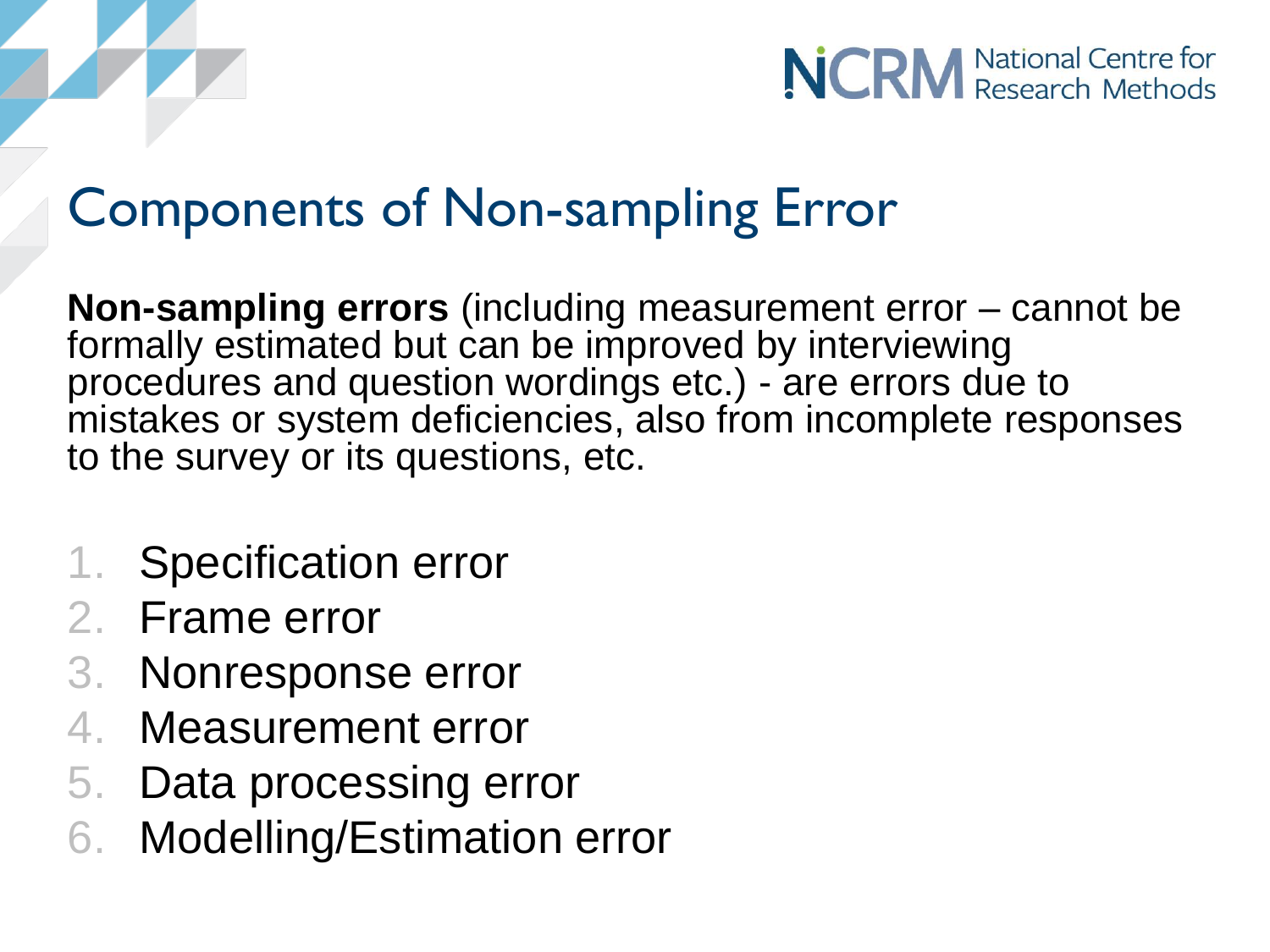



#### Other Important Factors

A number of additional factors can impact survey data quality. Four of the more important:

- the length of time the survey was fielded,
- the use of incentives,
- the reputation of the organisation conducting the survey
- mode of data collection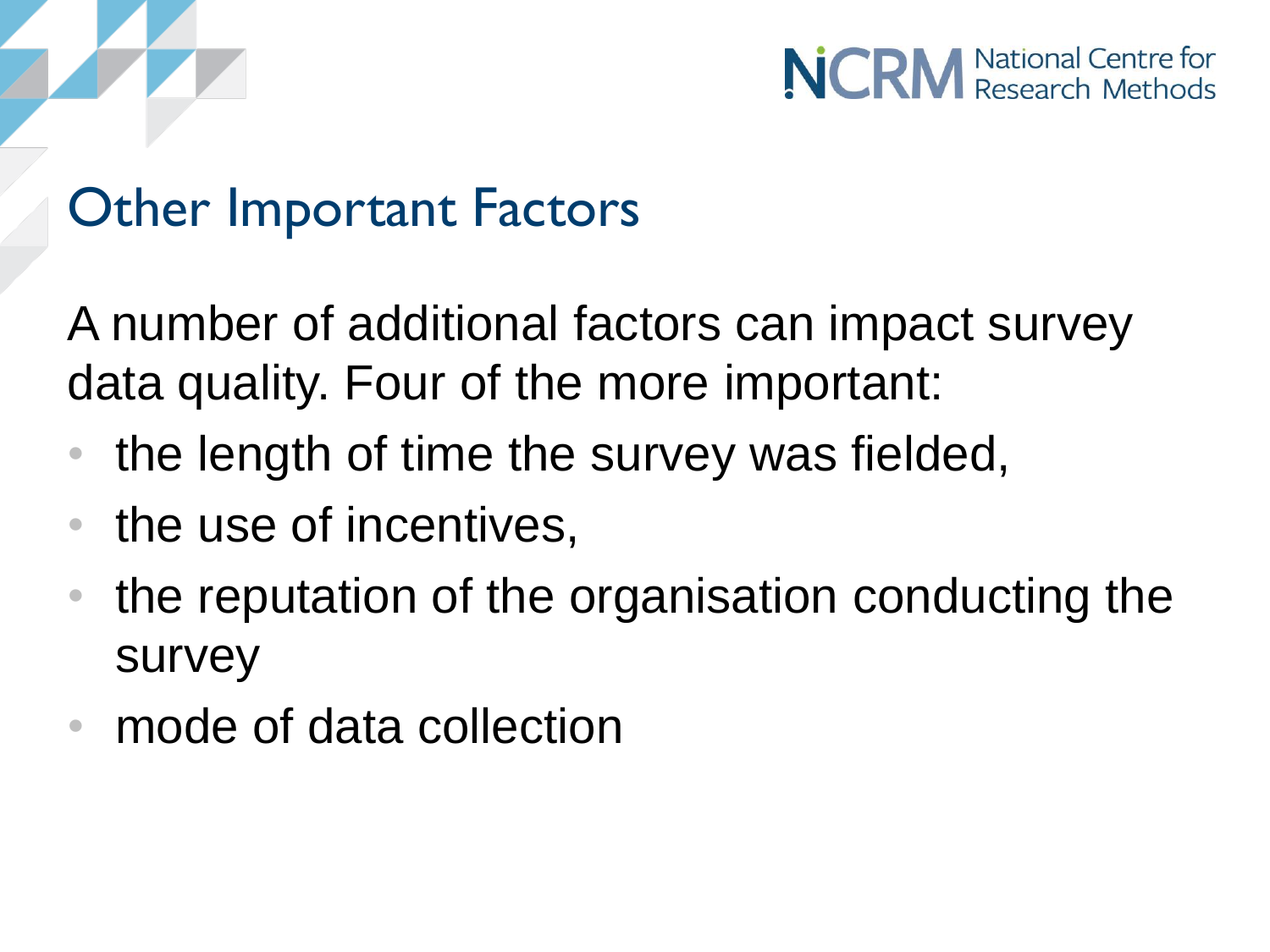#### Actors affecting data quality

- **Respondents** (respondents' effects on data quality): e.g., response styles, satisficing (less efforts to provide optimal responses)
- **Interviewers** (interviewers' effects on data quality): e.g., fabrication, ability to elicit interest and commitment to survey in respondents, duration of interview, duplication of responses apart from say demographic
- **Supervisors and survey research organisations**  (supervisors' effects on data quality), e.g. sampling design, training of field workers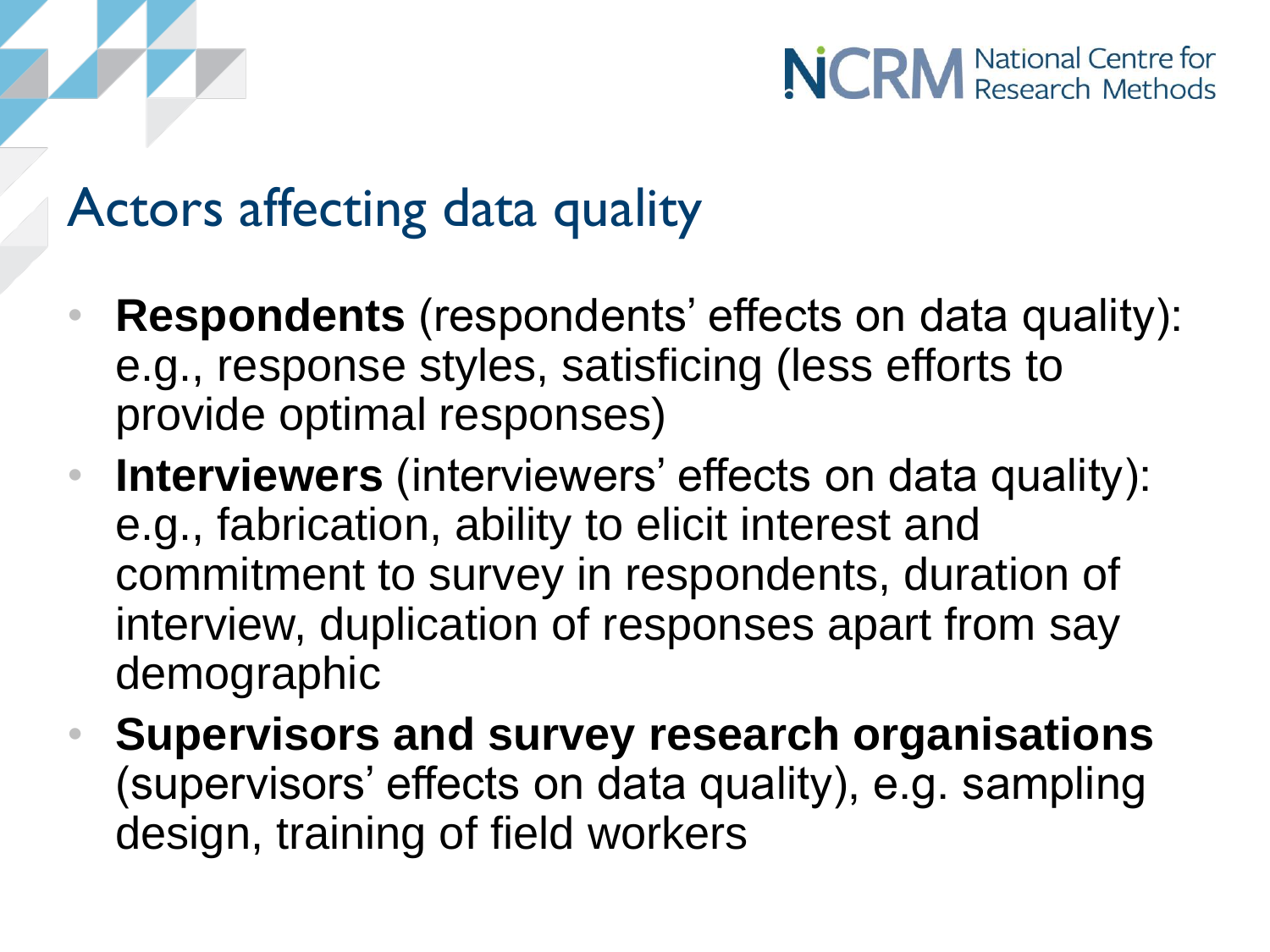#### Data quality monitoring strategies

- **Continuous quality improvement (CQI)** 
	- Special cause variation errors made by individual coders
	- Common cause variation errors due to the process itself
- **Responsive design** (Groves and Heeringa, 2006)
- **Adaptive design**  real time control of costs and errors – (Schouten et al. 2013)
- **Adaptive Total Design** (Biemer, 2010) adaptive design strategy that combines ides of CQI and the TSE paradigm to reduce costs and error across multiple survey processes
- **Six Sigma**  set of principles and strategies for improving any process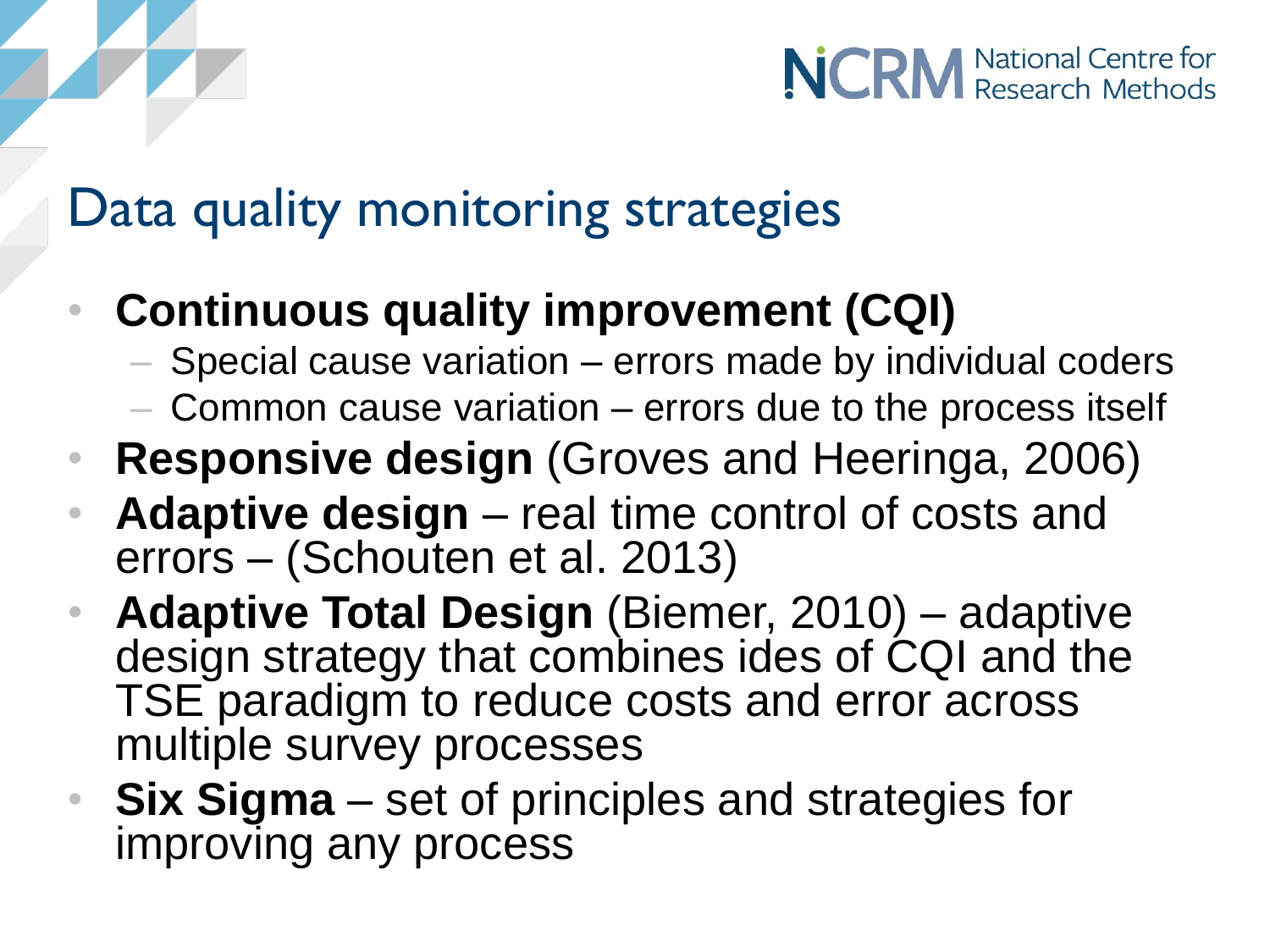

#### Data Quality in Practice

- No instance where a total survey quality (TSQ) measure has ever been calculated or combined single measure of quality taking all dimensions into account
- Cost-benefit trade-offs to **minimise** different errors depending on survey aims
- Q**uality reports** or **quality declarations** have been used where information on each dimension is provided
- **Data quality guides** are meant to alert the data user to potential sources of bias that might be present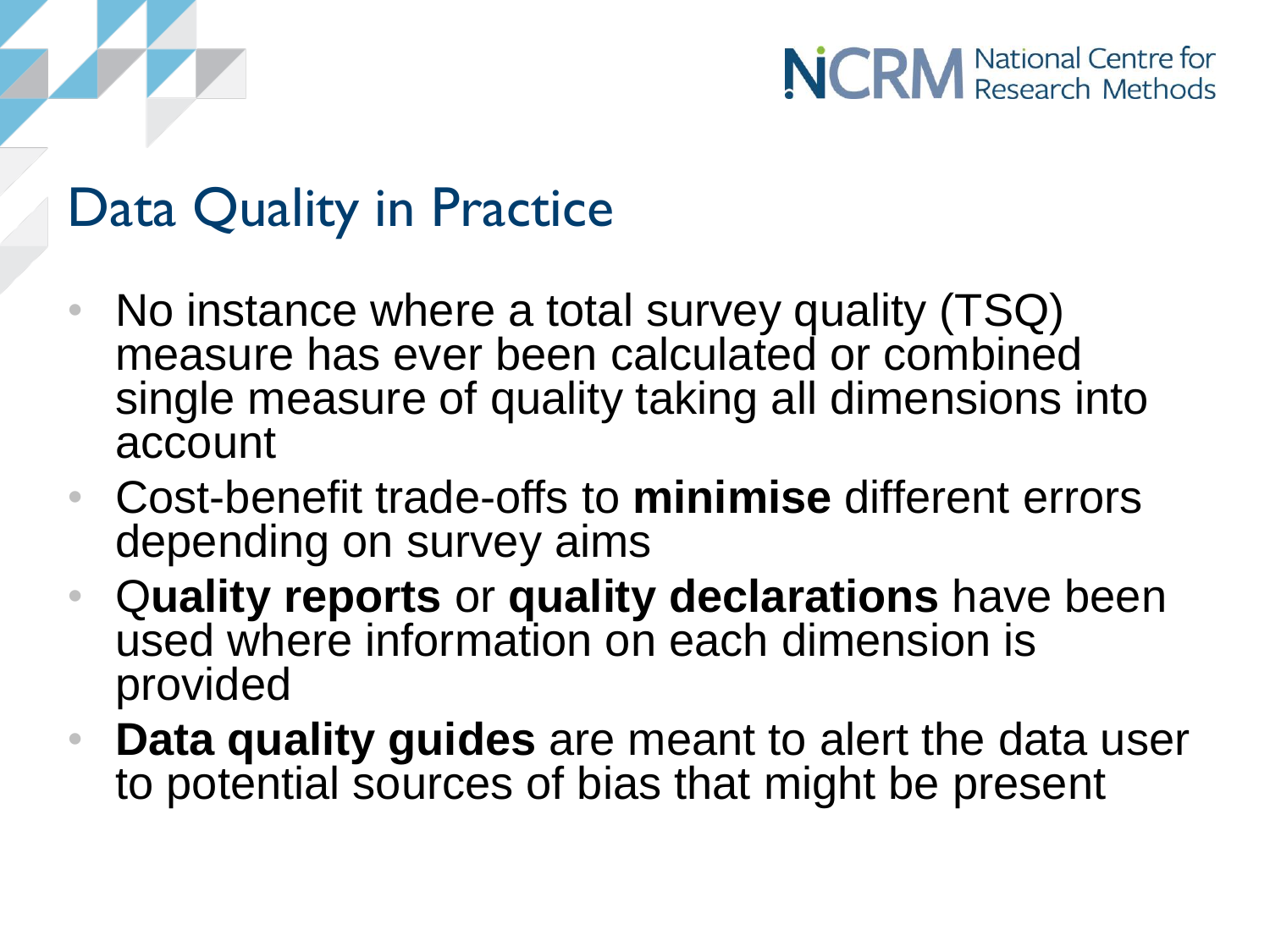## Conclusions (1)

- Data quality is a multi-dimensional concept
- Single score or measure of data quality is not available
- Cost-benefit trade-offs to minimize different errors depending on survey aims

**NCRM** National Centre for

- Quality frameworks are developed and adopted
- Broad range of relevant data quality indicators and information are available with data
- The chances of users misusing the data or misinterpreting published statistics is reduced if they understand better the strengths and limitations of the data.
- New technologies require fresh considerations of data quality issues in new types of surveys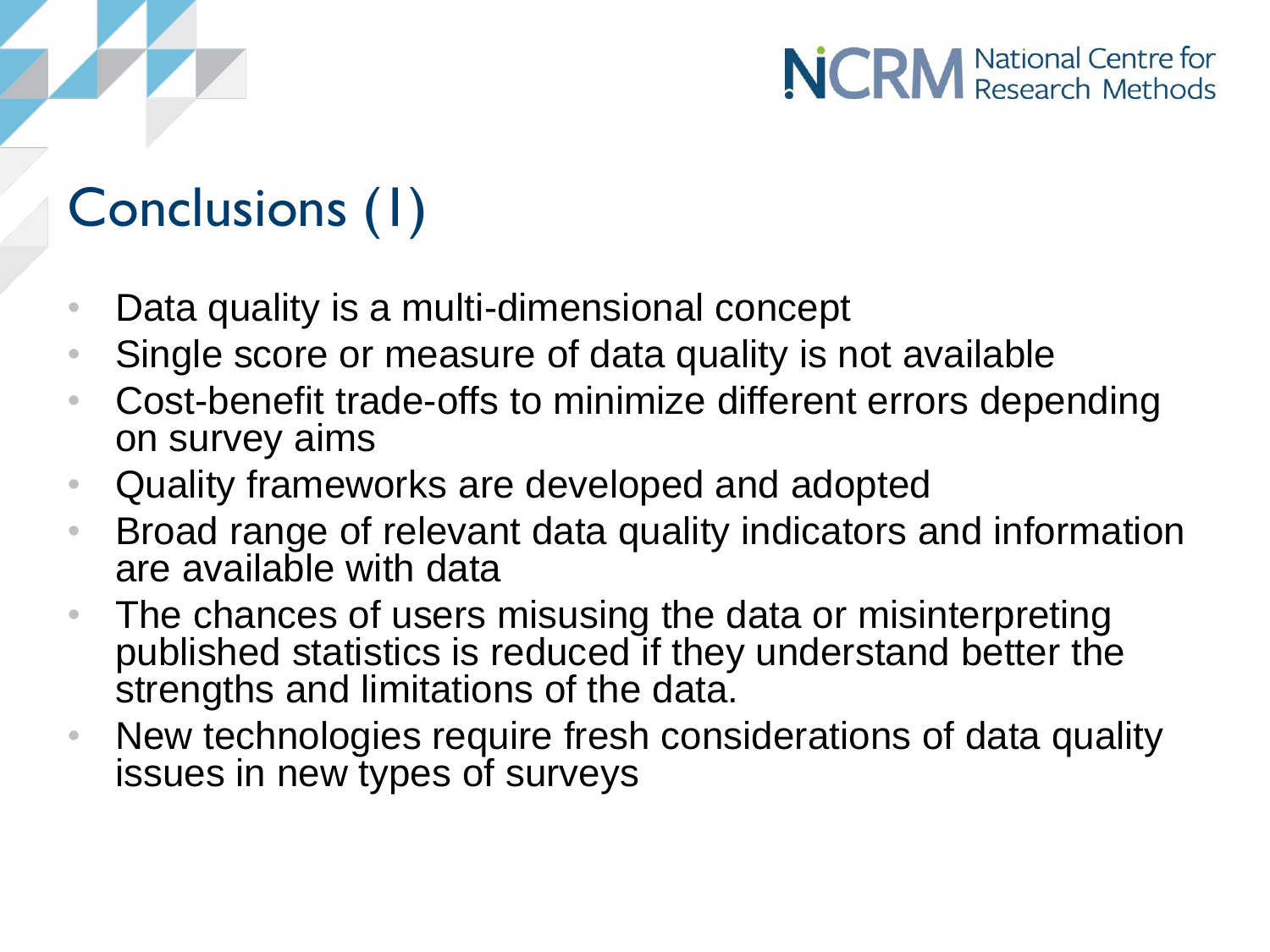## Conclusions (2)

High quality of the survey data brings

- improvement in the quality of surveys themselves
- improvement of the quality of research and of policy and financial decisions that are based on the survey data